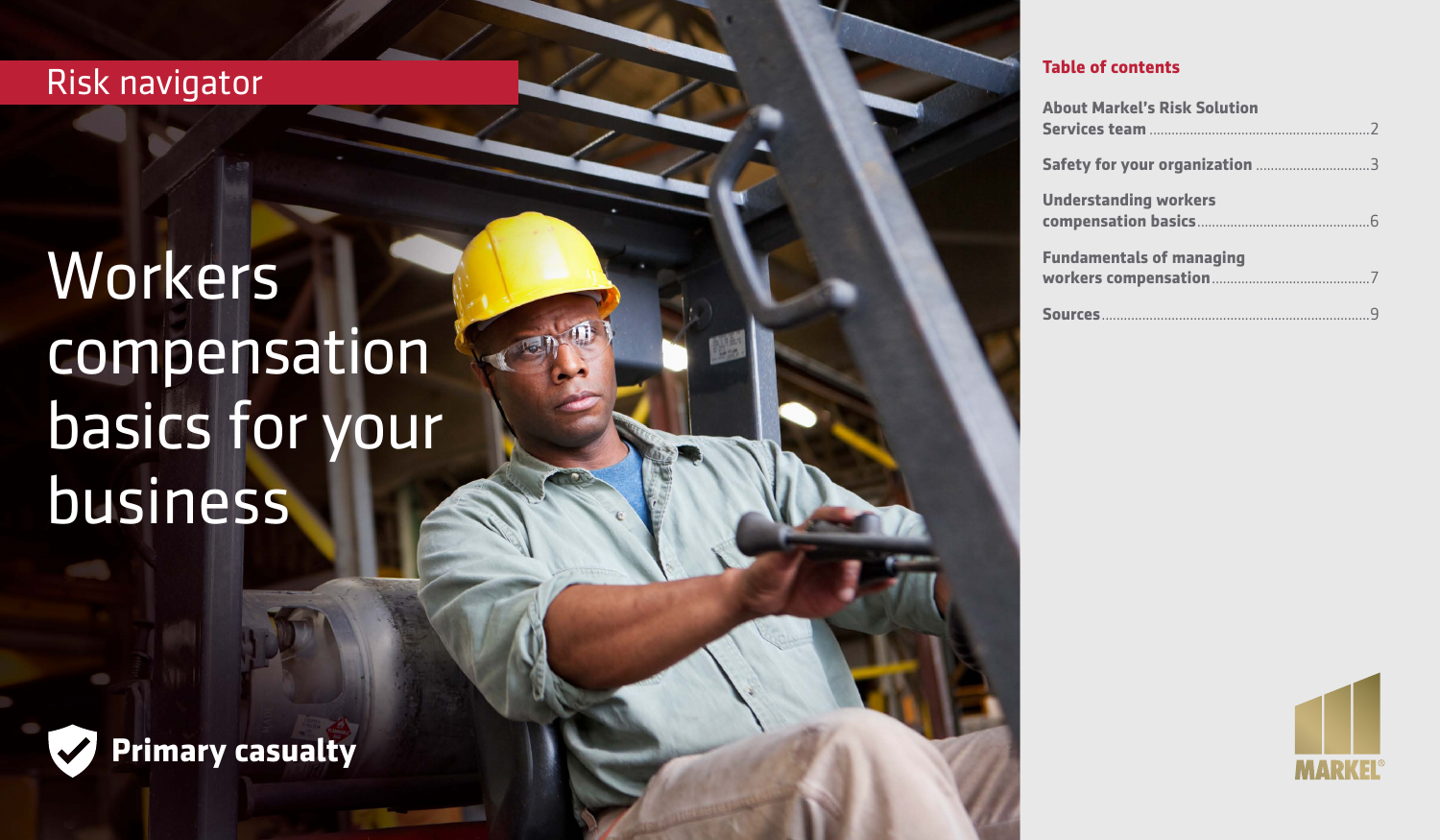#### **About Markel's Risk Solution Services team**

**Risk Solution Services** provides technical insight related to existing and potential insured risk at Markel. The team partners with our customers, claims, and underwriters to educate on both current and future risk trends and supports our clients with a broad offering of risk management solutions.

E-mail our team at [risksolutions@markel.com](mailto:risksolutions@markel.com).



This document is intended for general information purposes only, and should not be construed as advice or opinions on any specific facts or circumstances. The content of this document is made available on an "as is" basis, without warranty of any kind. This document can't be assumed to contain every acceptable safety and compliance procedures or that additional procedures might not be appropriate under the circumstances. Markel does not guarantee that this information is or can be relied on for compliance with any law or regulation, assurance against preventable losses, or freedom from legal liability. This publication is not intended to be legal, underwriting, or any other type of professional advice. Persons requiring advice should consult an independent adviser. Markel does not guarantee any particular outcome and makes no commitment to update any information herein, or remove any items that are no longer accurate or complete. Furthermore, Markel does not assume any liability to any person or organization for loss of damage caused by or resulting from any reliance placed on that content.

\*Markel Specialty is a business division of Markel Service, Incorporated, the underwriting manager for the Markel affiliated insurance companies.

© 2020 Markel Service, Incorporated. All rights reserved.

Page 2 of 9

| <b>About Markel's Risk Solution</b> |
|-------------------------------------|
|                                     |
| <b>Understanding workers</b>        |
| <b>Fundamentals of managing</b>     |
|                                     |

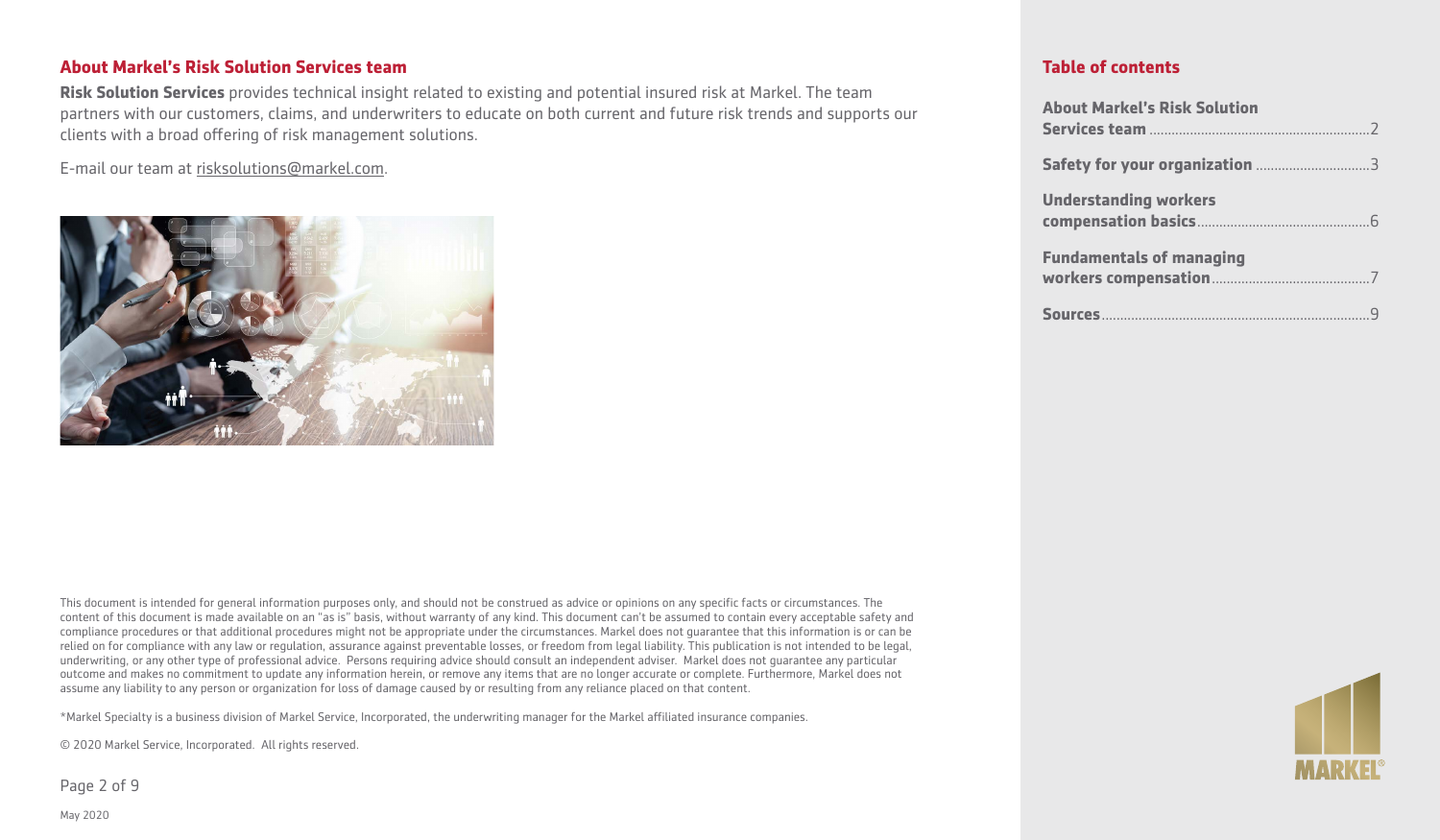# **Safety for your organization**

Even though there may be many aspects that are similar, the safety programs for every organization will in all likelihood look very different. Like any other effort to manage your risks, your plan will need to identify the risks you face and in turn, determine how they will be managed.

There are many hazardous activities carried out in most every industry that can result in a serious injury or even death if not managed properly. Your risks may include things such as:

- The physical work environment
- Occupational hazards (i.e. slips and falls, chemicals, cuts/lacerations)
- Machinery, processing, and substances used
- Work practices and systems of work

A commitment to managing these safety and health risks is a great way for your organization to protect your greatest resource – your people. Spending time on health and safety can help create a better work environment and improve your worker morale. Workplace accidents on the other hand, due to a lack of this kind of commitment, can have an immense impact on your injured workers, their co-workers, and on their families in terms of pain, suffering, disability, stress, and loss or change of employment. Your organization can incur direct costs that may include claims costs, increased insurance premiums, and fines. There are also indirect costs, which may include damage to property, the cost of finding and training temporary employees, and production or service interruption leading to loss of customers. The total cost of an accident can be significant.



**Table of contents**

| <b>About Markel's Risk Solution</b> |
|-------------------------------------|
|                                     |
| <b>Understanding workers</b>        |
| <b>Fundamentals of managing</b>     |
|                                     |



Page 3 of 9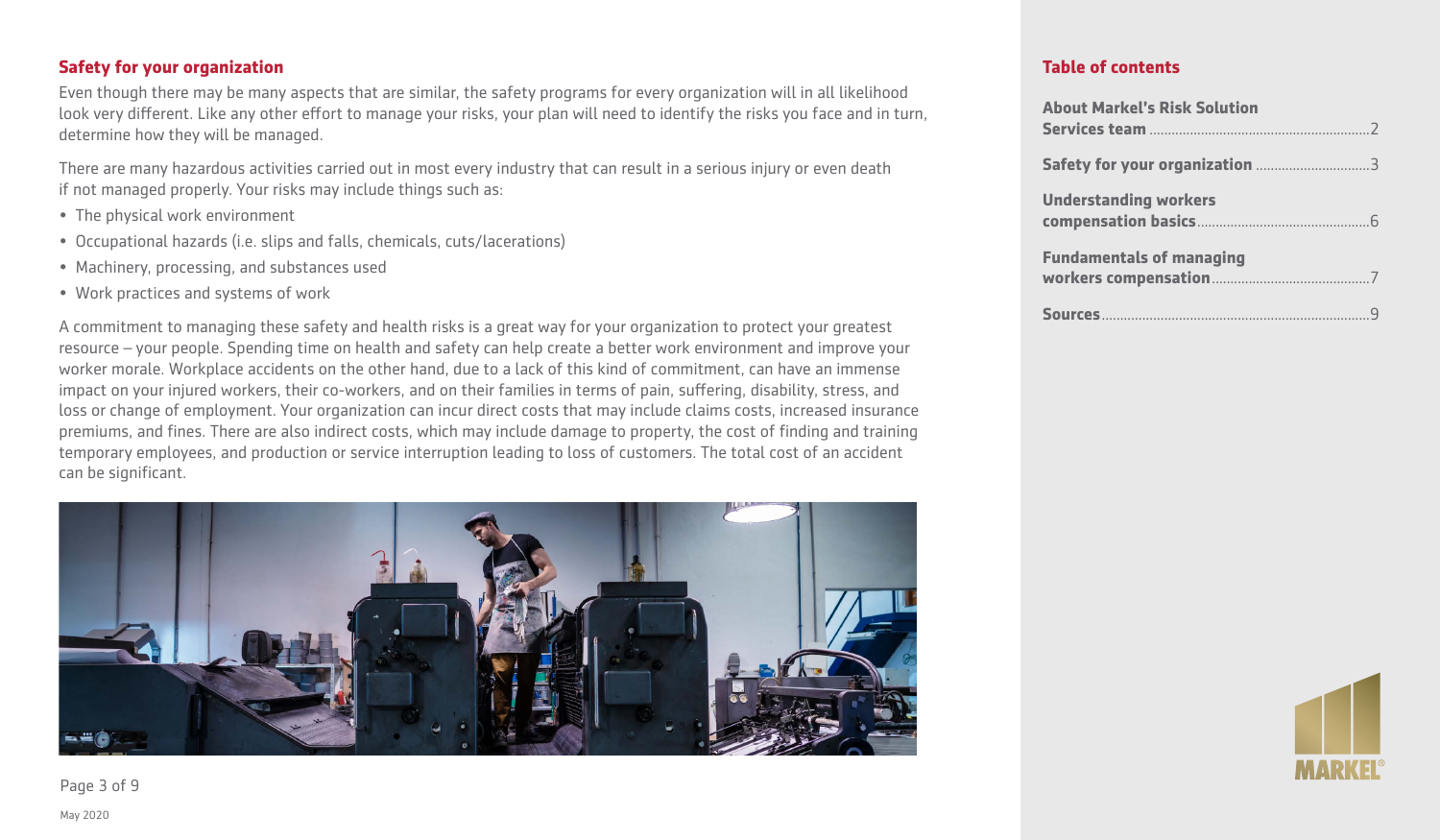At first, managing workers compensation for your organization may seem like a daunting task. You want to protect your employees while still keeping your premiums as low as possible. There are many challenges to address. Avoiding accidents is a sure way to not only protect your employees but also keep your premium costs down. Where do you start? What should you focus on? A good way for you to begin is to identify areas that warrant your initial safety efforts by asking a few basic questions:

- How frequently do safety incidents arise?
- How will our management deal with them?
- Who is responsible for mitigation efforts?
- What costs are associated with each event?
- What costs are associated with initiatives to mitigate them?
- What safety and legal regulations are applicable to our organization?
- What are the training and recordkeeping requirements?

You might also ask your insurance agent to help you answer some of the questions above so you can determine your safety risks and in turn start putting together a safety program to specifically address your organization's risks. In OSHA's [Safety and Health Program Management Guidelines,](https://www.osha.gov/shpmguidelines/SHPM_guidelines.pdf) they suggest the following core elements be included in a safety and health program to aid in managing workplace risks:

#### **Management leadership**

- Top management demonstrates its commitment to continuous improvement in safety and health, communicates that commitment to workers, and sets program expectations and responsibilities.
- Managers at all levels make safety and health a core organizational value, establish safety and health goals/ objectives, provide adequate resources and support for the program, and set a good example.



| <b>About Markel's Risk Solution</b> |
|-------------------------------------|
|                                     |
| <b>Understanding workers</b>        |
| <b>Fundamentals of managing</b>     |
|                                     |

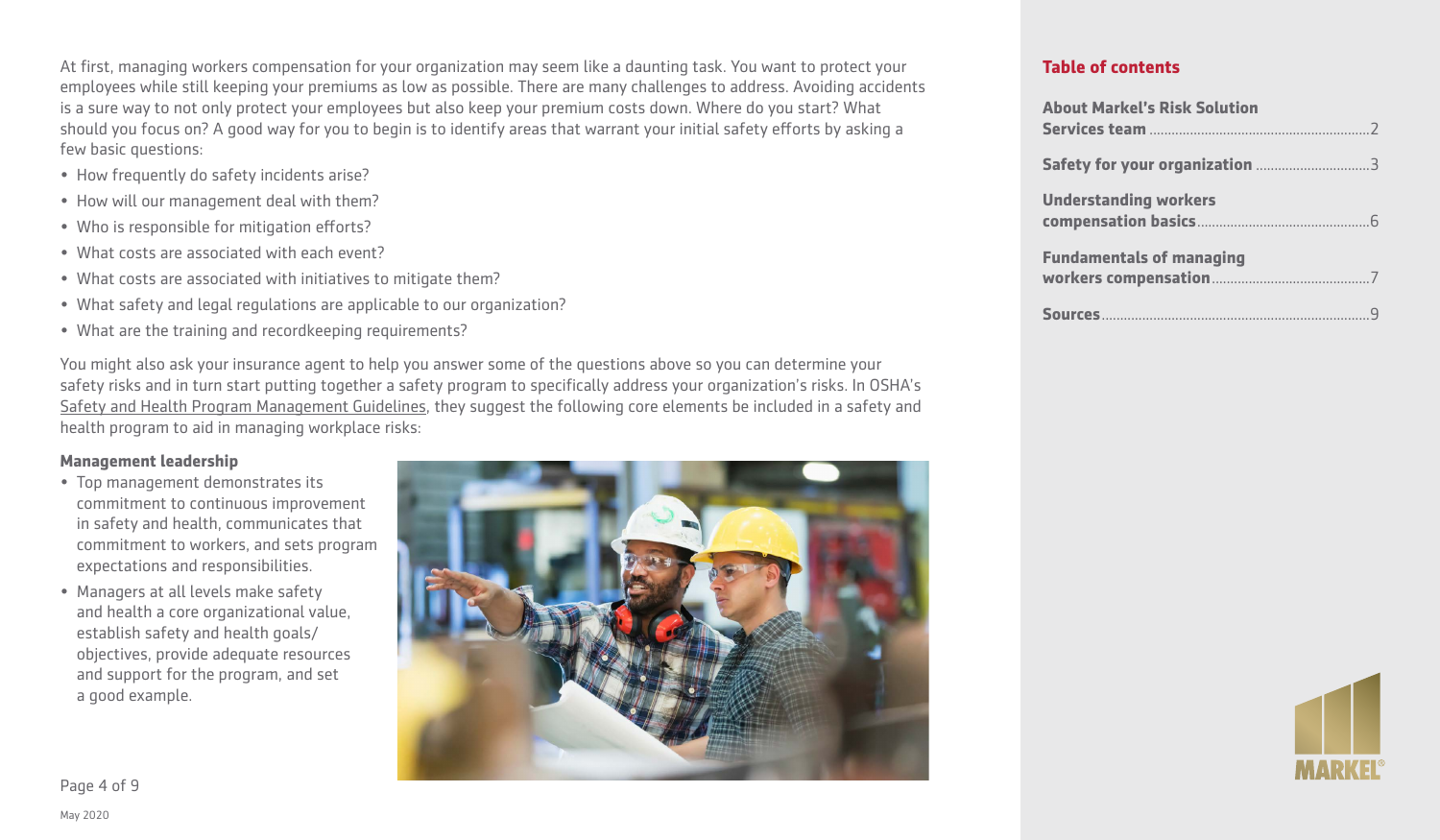#### **Worker participation**

- Workers and their representatives are involved in all aspects of the program including setting goals, identifying and reporting hazards, investigating incidents, and tracking progress.
- All workers, including contractors and temporary workers, understand their roles and responsibilities under the program and what they need to do to effectively carry them out.
- Workers are encouraged and have a means to communicate openly with management and to report safety and health concerns without fear of retaliation.
- Any potential barriers or obstacles to worker participation in the program (for example, language, lack of information, or disincentives) are removed or addressed.

#### **Hazard identification and assessment**

- Procedures are put in place to continually identify workplace hazards and evaluate risks.
- An initial assessment of existing hazards and control measures is followed by periodic inspections and reassessments to identify new hazards.

#### **Hazard prevention and control**

- Employers and workers cooperate to identify and select options for eliminating, preventing, or controlling workplace hazards.
- A plan is developed that ensures controls are implemented, interim protection is provided, progress is tracked, and the effectiveness of controls is verified.

#### **Education and training**

- All workers are trained to understand how the program works and how to carry out the responsibilities assigned to them under the program.
- All workers are trained to recognize workplace hazards and to understand the control measures that have been implemented.

#### **Program evaluation and improvement**

- Control measures are periodically evaluated for effectiveness.
- Processes are established to monitor program performance, verify program implementation, identify program deficiencies and opportunities for improvement, and take actions necessary to improve the program and overall safety and health performance.

#### **Coordination and communication on multiemployer worksites**

- The host employer and all contract employers coordinate on work planning and scheduling to identify and resolve any conflicts that could impact safety or health.
- Workers from both the host and contract employer are informed about the hazards present at the worksite and the hazards that work of the contract employer may create on site.

By having an organized and integrated approach to the safety and health program for your company, you can be well on your way to better managing the welfare of your employees and avoiding accidents and their associated costs.

| <b>About Markel's Risk Solution</b> |
|-------------------------------------|
|                                     |
| <b>Understanding workers</b>        |
| <b>Fundamentals of managing</b>     |
|                                     |

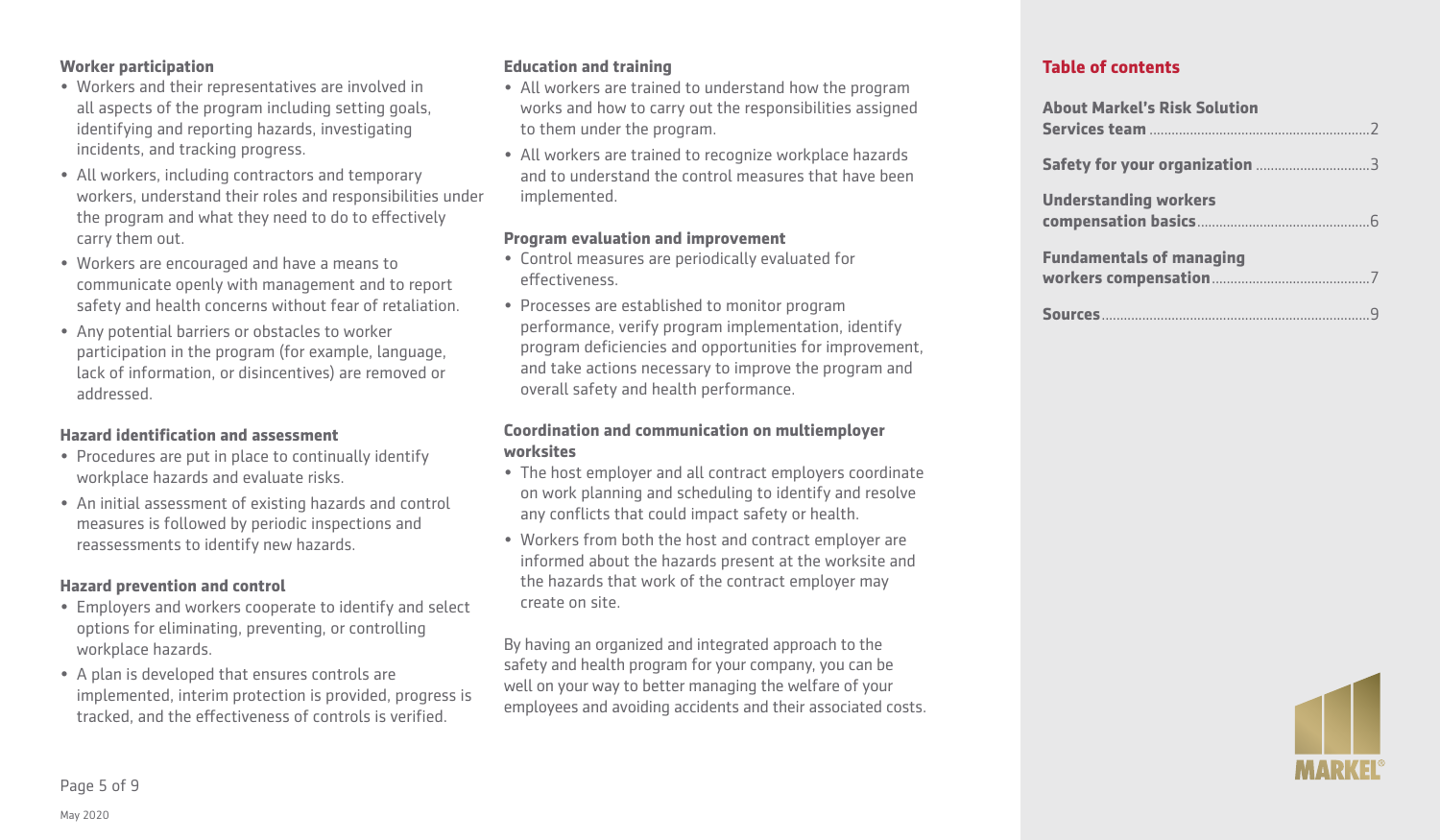#### **Understanding workers compensation basics**

Workers compensation was one of the first insurance programs adopted broadly throughout the United States. It is designed to provide a satisfactory way to address the medical and economic aspects of employment-related injuries.

With this insurance, your workers are provided benefits for certain conditions sustained in the course of employment such as injury, disability, and death. These benefits are paid without regard to fault in exchange for the worker giving up their right to sue their employer.

Most states have compulsory workers compensation laws requiring employers to accept and comply with all provisions of the law. The purpose of these workers compensation laws is to provide benefits for any of your employees who suffer an occupational injury or disease.

Important wording within these laws include:

- A definition of "occupational injury" that appears in many state workers compensation laws is an injury "arising out of and in the course of employment."
- "Arising out of employment" is generally interpreted to mean that the injury must arise out of a risk which is reasonably related to the employment.
- "In the course of employment" is generally interpreted to mean that for an injury to be compensable, it must occur when the worker is at work, during the hours in which they are expected to be there, and while they are engaged in the work that they are employed to do. In other words, it has to do with the time, place, and circumstances of the injury.

While early workers compensation laws had no provisions for occupational disease, each state has now either incorporated occupational disease coverage into workers compensation law or passed separate disease legislation.



| <b>About Markel's Risk Solution</b> |
|-------------------------------------|
|                                     |
| <b>Understanding workers</b>        |
| <b>Fundamentals of managing</b>     |
|                                     |

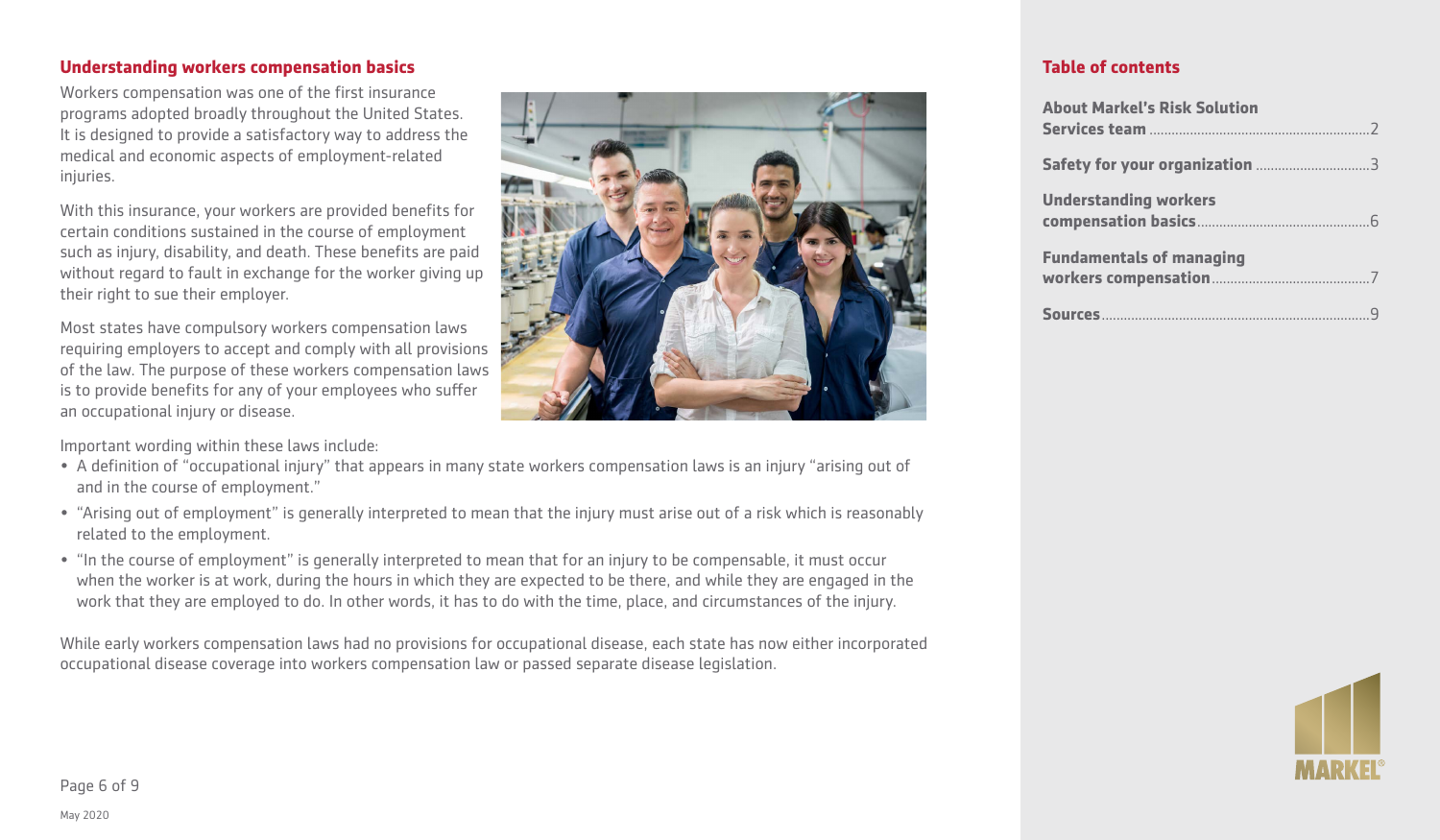All workers compensation laws incorporate four types of benefits: medical, disability, rehabilitation, and survivor (also known as death benefits).

- Medical benefits provide payment for the medical treatment of an injured worker.
- Disability benefits compensate workers who are unable to work as a result of a work-related injury.
- Most states have laws addressing workers compensation rehabilitation benefits and every state accepts the provisions of the Federal Vocational Rehabilitation Act of 1973.
- Survivor benefits, also called "death benefits", attempt to compensate a surviving spouse, children, or other relatives of a worker whose death results from an on-the-job injury.

The most common funding method to pay for these benefits is a workers compensation insurance policy from a private insurance company. Under this method you, as an employer, transfer all compensation obligations to your insurance company, which then pays worker benefits to your employees and handles other details required by law.

# **Fundamentals of managing workers compensation**



#### **Safety program**

Reducing the frequency and severity of claims is the best way you can contain your total cost of workers compensation. Written safety programs that address the hazards your employees are exposed to, along with top management support and effective employee training, not only reduce direct claims expense, but eliminate the indirect or "hidden" costs of workers compensation claims. These programs can produce substantial savings for your organization over time, since related expenses such as loss of services, cost of training a new worker, temporary help, and administrative expense are often multiples of the direct claims costs incurred.

| <b>About Markel's Risk Solution</b> |
|-------------------------------------|
|                                     |
| <b>Understanding workers</b>        |
| <b>Fundamentals of managing</b>     |
|                                     |

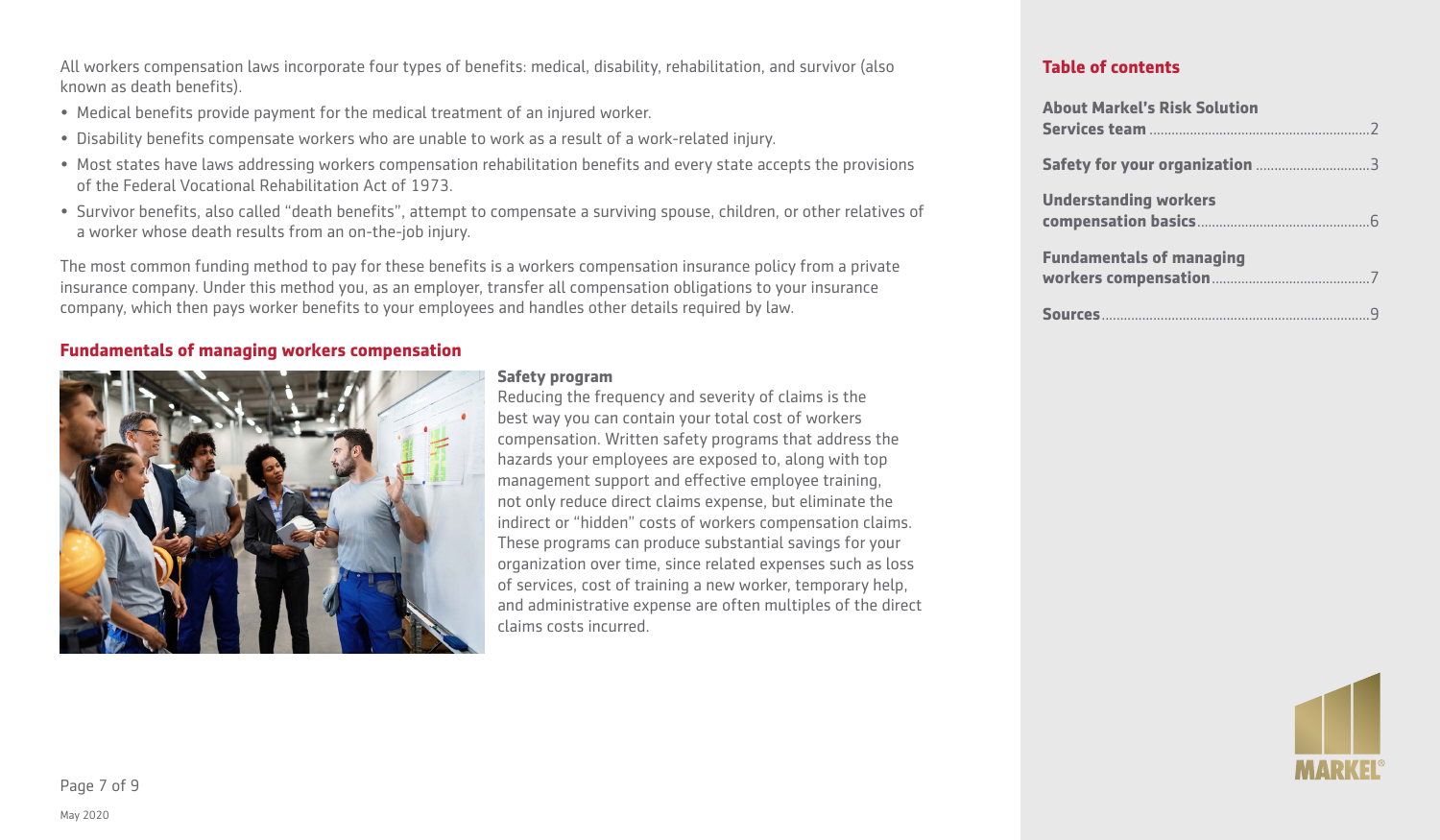#### **Claim investigation**

Your supervisors and managers will play a key role in preventing claims and must understand the importance of thoroughly investigating the causes of injuries and taking appropriate corrective action to eliminate unsafe conditions and practices that produce claims. It is frequently your supervisors who play a pivotal role in the opportunity for, and success of, return-to-work programs including modified duty and transitional work programs.

Actions taken by your supervisors immediately after an injury occurs can have a major impact on the ultimate disposition of your claims. These individuals are critical since they are frequently the first to know of claims and have the initial opportunity to investigate, direct, and manage events.

#### **Claim reporting**

Prompt reporting of insurance claims should be encouraged and is considered a best practice in workers compensation. There are significant benefits for promptly reporting all of your employee injuries. This includes:

- Most states have reporting requirements for insureds to report claims on a timely basis and may impose monetary fines as a penalty for failing to report claims.
- Prompt reporting allows the claim adjuster to complete a timely investigation of the loss to determine compensability and to determine an appropriate plan of action for resolving the claim.
- "Red flag indicators" of fraud are able to be detected and this allows the carrier to determine whether a case should be referred for surveillance or if there is an opportunity to pursue subrogation against a negligent third party.
- The prompt reporting of injuries allows medical treatment to occur within specialized occupational medical clinics familiar with treating workers compensation injuries with a focus on facilitating an early return-to-work to promote quicker healing.
- In some states, workers compensation benefits may be reduced (or altogether denied) if there is confirmed evidence of alcohol or a prohibited drug on a post incident drug test.

# **Medical control/provider selection and management**

Proper selection of workers compensation medical providers, combined with effective referral procedures and ongoing provider communication programs, can significantly reduce your claims expense. Medical providers must understand your organization operations and human resources philosophies, should specialize in occupational medicine, and be willing to work closely with your insurer.

# **Table of contents**

| <b>About Markel's Risk Solution</b> |
|-------------------------------------|
|                                     |
| <b>Understanding workers</b>        |
| <b>Fundamentals of managing</b>     |
|                                     |



Page 8 of 9